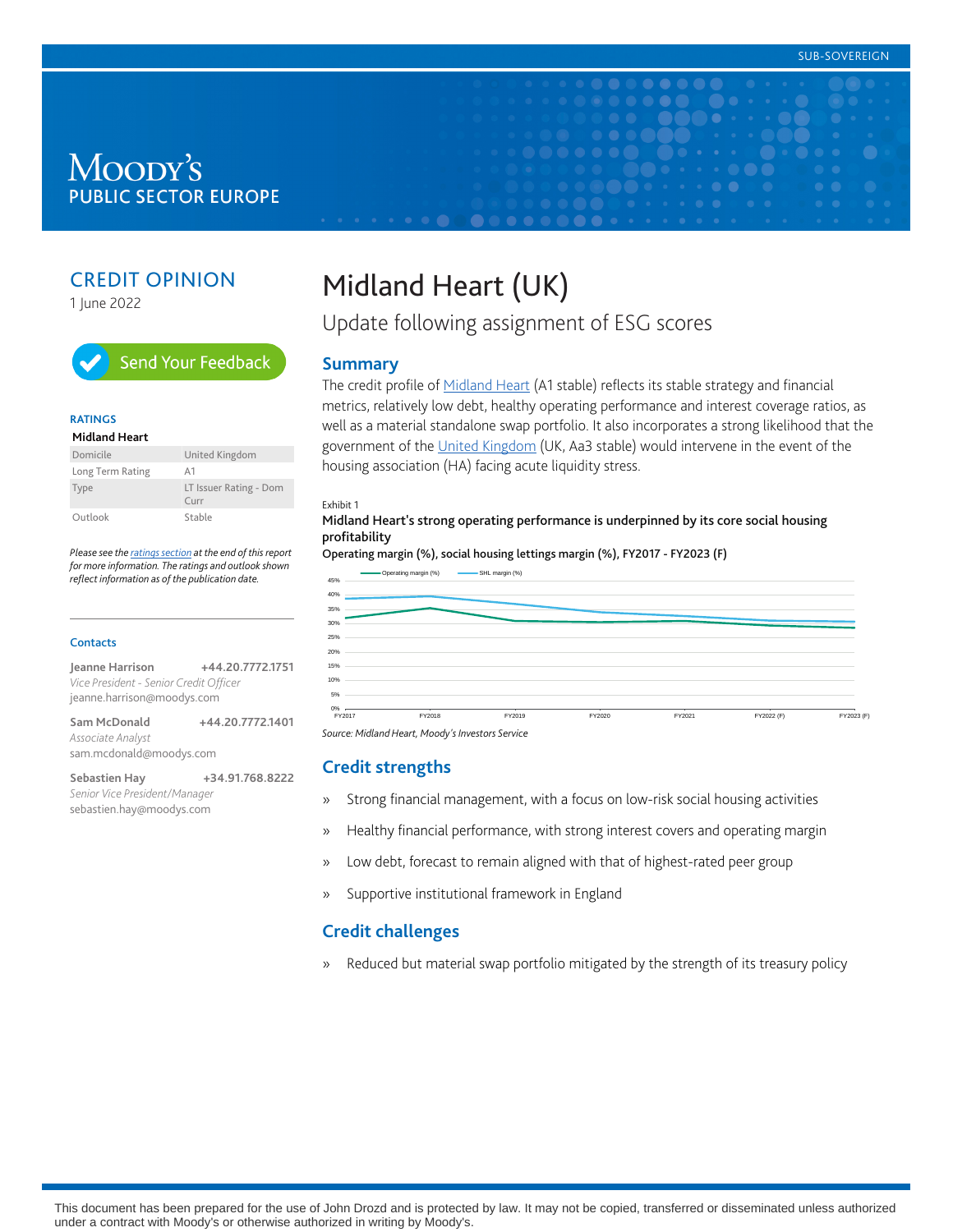#### **Rating outlook**

The stable outlook on Midland Heart reflects the currently stable operating environment in addition to the group's stable and predictable strategy supporting reliably strong financial metrics.

### **Factors that could lead to an upgrade**

An upgrade would be challenging given the proximity to the UK sovereign. However, a combination of the following could have positive rating implications: operating margin sustained above 35%, interest cover ratios sustained above 3.0x, and gearing maintained below 25%.

#### **Factors that could lead to a downgrade**

Negative pressure could arise from a material scaling up of the development programme driving higher than projected debt, a significant increase in market sales activity, a material weakening of interest cover ratios, or a shift to a more opportunistic strategy resulting in lower or less predictable cash flows. In addition, a weaker regulatory framework or a dilution of the overall level of support from the UK government could also exert downward pressure on the rating.

#### **Key indicators**

Exhibit 2

| <b>Midland Heart</b>                               |           |           |           |           |           |               |               |
|----------------------------------------------------|-----------|-----------|-----------|-----------|-----------|---------------|---------------|
|                                                    | 31-Mar-17 | 31-Mar-18 | 31-Mar-19 | 31-Mar-20 | 31-Mar-21 | 31-Mar-22 (F) | 31-Mar-23 (F) |
| Units under management (no.)                       | 30.955    | 31.434    | 33.332    | 33.169    | 33.324    | 32.330        | 33,266        |
| Operating margin, before interest (%)              | 31.9      | 35.4      | 30.9      | 30.5      | 30.9      | 29.3          | 28.5          |
| Net capital expenditure as % turnover              | 4.7       | 8.0       | 11.9      | 20.8      | 25.7      | 53.4          | 29.3          |
| Social housing letting interest coverage (x times) | 2.3       | 2.3       | 2.5       |           | - Q       | 2.5           | 2.2           |
| Cash flow volatility interest coverage (x times)   | 2.3       | 2.4       | 2.6       |           | 2.4       | 2.8           | 2.6           |
| Debt to revenues (x times)                         |           | 2.9       | 2.4       | Z.E       | 2.9       |               |               |
| Debt to assets at cost (%)                         | 35.5      | 33.4      | 31.8      | 29.2      | 29.8      | 31.4          | 32.9          |

*Source: Midland Heart, Moody's Investors Service*

#### **Detailed credit considerations**

Midland Heart's A1 rating combines a Baseline Credit Assessment (BCA) of a2, with (1) our assessment of the very high default dependence between the group and the UK government, and (2) a strong likelihood of extraordinary support in the event that the entity faces acute liquidity stress.

#### **Baseline credit assessment**

#### Strong financial management, with a focus on low-risk social housing activities

Midland Heart exhibits strong financial management, with modest risk appetite and a focus on low-risk social housing lettings (SHL). Social housing lettings (SHL) accounted for 90% of turnover in fiscal 2021 compared to a rated peer median of 80%. The focus on traditional social housing will continue with an average of 87% of income from social housing lettings over the next three years. For fiscal 2021, other income sources included a small percentage of market sales at 5%, and minimal income from market sales and care activities.

Midland Heart's development programme is also focused on social housing. The group intends to develop around 3,400 units over the next five years with a tenure mix of: affordable housing (60%), shared ownership (31%), general needs (8%) and supported housing (1%).

The group's credit profile also benefits from its strong governance and management as evidenced by its strategic predictability and very stable financial metrics. In addition, financial management is governed by three golden rules which have been unchanged and adhered to consistently for years which underpins a clear risk framework for the group. Golden rules include (1) gearing maintained below 70%, (2) interest cover above 150%, and (3) a minimum of 18 months of forecast cash requirements, net of development sales.

This publication does not announce a credit rating action. For any credit ratings referenced in this publication, please see the issuer/deal page on https://ratings.moodys.com for the most updated credit rating action information and rating history.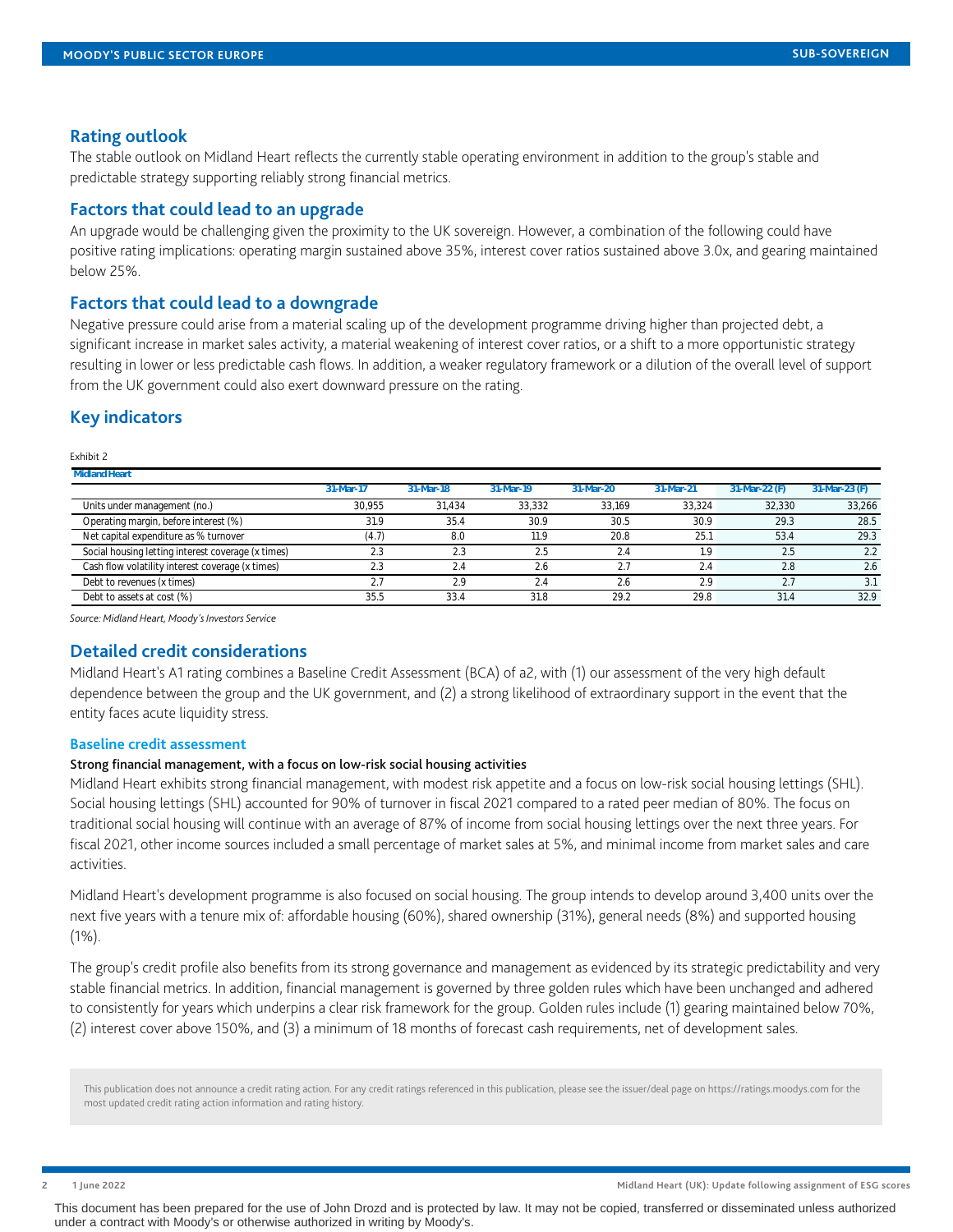#### Healthy financial performance, with strong interest covers and operating margin

Midland Heart will continue to maintain strong and stable financial performance. The group's operating margin was 31% for fiscal 2021 compared to a rated-peer median of 24%. Profitability is expected to remain strong over the next three years, with operating margins near 30%, supported by management's commitment to efficiency, inflation-linked rents and limited exposure to lower-margin market sales activity.

In line with other rated HAs, Midland Heart's social housing letting (SHL) operating margin has fallen over the last five years, largely driven by the rent cut, but remains strong. SHL operating margin was 33% in fiscal 2021 compared to a rated peer median of 31%, down from 40% three years earlier. In addition to the impact of the rent cut, Midland Heart has invested in digitisation and improved customer service. The SHL margin will remain stable near 31% for the next three years, providing the foundation for the strong overall group profitability.

The group will also maintain above average interest cover ratios. Midland Heart's social housing letting interest cover (SHLIC) stood at 1.9x in fiscal 2021 and its cash flow volatility interest cover (CVIC) was 2.4x. Both ratios were lower in 2021 due to a one-off £7.5 million interest cost associated with repayment of high cost legacy debt. We expect both to recover going forward and remain broadly aligned with A1-peer medians, with SHLIC averaging 2.3x over the next few years and CVIC 2.7x.

#### Low debt metrics, forecast to remain aligned with that of highest-rated peer group

Midland Heart's moderate development programme combined with its track record of high profitability has resulted in strong debt metrics which we expect to continue despite a planned increase in debt to fund development.

The group's debt stood at £576 million in fiscal 2021 and is expected to increase to £755 million by fiscal 2024. Midland Heart has £150 million of retained bonds which it plans to draw over the next two years. Despite the increase, gearing (debt to assets) and debt to revenues will remain strong. Gearing stood at 30% in fiscal 2021 and will grow by 3 to 4 percentage points over the next few years compared to a rated peer median of 48% (fiscal 2021). Debt to revenues will also remain robust, averaging 3.0x over the next three years compared to a rated peer median of 4.3x (fiscal 2021).

#### Supportive institutional framework in England

The sector's credit quality will continue to benefit from the strong institutional framework governing English housing associations (HAs) reflected in an Operating Environment score of a2 and a Regulatory Framework score of a1. These scores are assigned at a national level and reflect the following credit considerations:

The English regulator maintains strong oversight through quarterly returns, long-term business plans, annual reviews, and by undertaking biennial In-Depth Assessments (IDAs) for large and complex HAs. In response to the pandemic, the regulator adapted some aspects of its oversight temporarily, for example, extending its liquidity monitoring, briefly pausing the programme of IDAs and delaying regulatory submissions to reduce the operational burden on HAs. The regulator has a strong track record of intervention in cases of mismanagement or financial stress with powers to provide financial assistance and/or make manager appointments where there has been a breach of regulatory standards.

The operating environment for English HAs has improved under more supportive policies for social rent increases and capital grant. Following four years of social rent reductions, HAs now benefit from a return to inflation-linked rent increases from April 2020 for five years. In addition, the government has committed to increased capital grant on more flexible terms for new social housing. Counterbalancing the improvements, we expect policy to drive increased borrowing and development risk in the sector as it responds to the government's objective to deliver a significant increase in the construction of new homes.

#### Reduced but material standalone swap portfolio mitigated by the strength of its treasury policy

Midland Heart's interest rate risk is aligned with peers but it has a material exposure to standalone swaps, exposing it to liquidity risks associated with collateral posting. As of September 2021, 80% of Midland Heart's debt was at fixed rates. The group has £321 million of property security pledged against its drawn loans and swap positions, which covered a negative mark to market position of £69 million in July 2021. The association's treasury policy requires Midland Heart to have sufficient security charged to cover a 50 basis point decline in interest rates, reflecting strong debt management.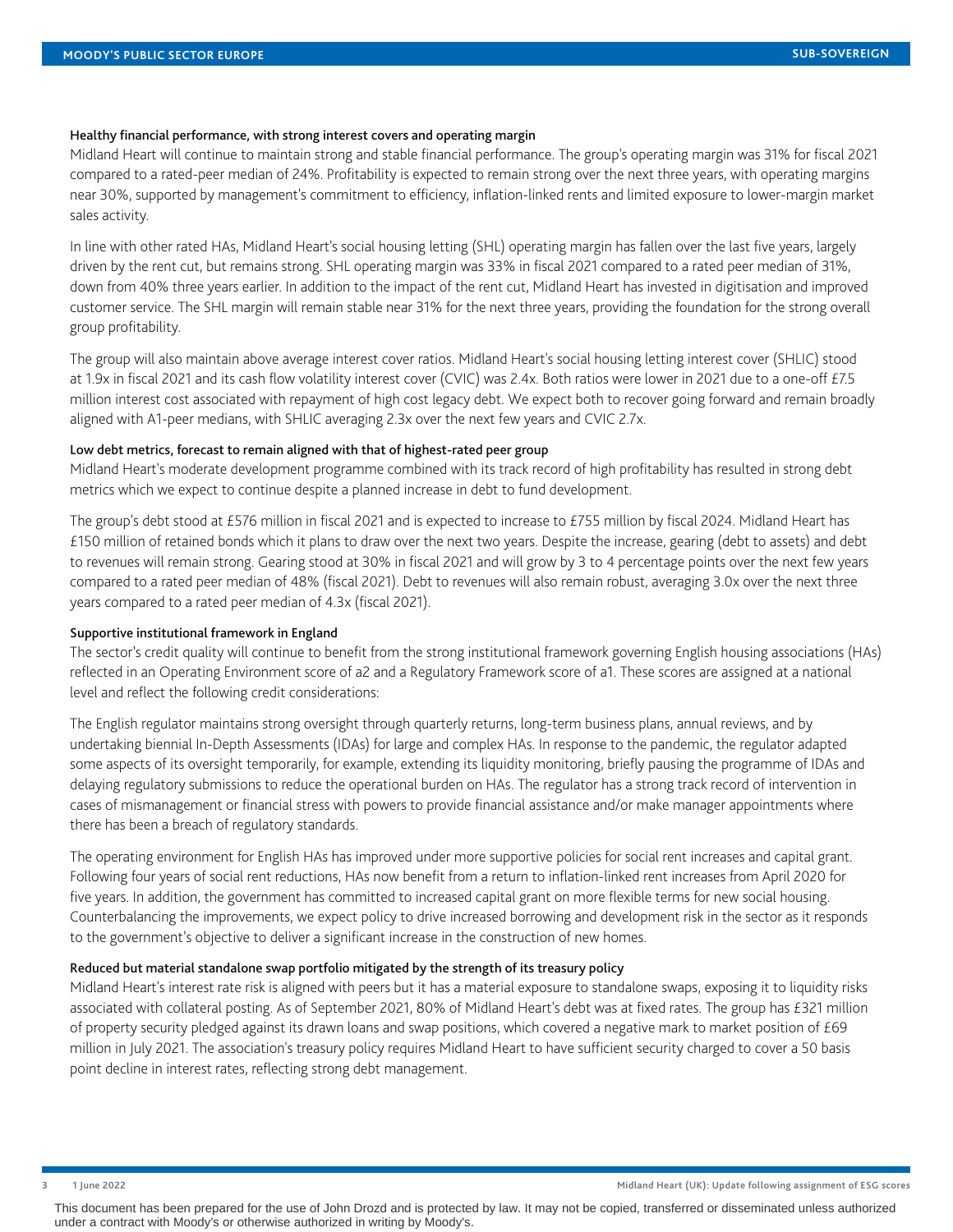We see Midland Heart's liquidity policy as a strength of the organisation and a supporting factor in its high investment and debt management score. The policy outlines that cash flow should be managed such that sufficient liquidity is always available to cover 18 months' cash flow, including all committed developments but excluding any development sales income. This policy effectively eliminates the entity's dependence on sales proceeds in managing liquidity, a credit positive.

As of July 2021, immediately available liquidity totaled £243 million, consisting of immediately available undrawn facilities of £152 million and £91 million of cash and cash equivalents. At fiscal year end 2021, Midland Heart's liquidity coverage was a strong 1.4x the HA's net capital requirements over the next two years. Moreover, the group will retain a strong level of unencumbered assets which stood at £402 million (MVT basis) at July 2021.

#### **Extraordinary support considerations**

The strong level of extraordinary support factored into the rating reflects the wide-ranging powers of redressal available to the regulator in case of financial distress, with the possibility of a facilitated merger or a transfer of engagements. Recent history has shown that the UK government is willing to support the sector, as housing remains a politically and economically sensitive issue. The strong support assumption also factors in the increasing exposure to non-core social housing activities in the sector, which add complexity to HA operations, and the weakening of the sovereign's financial resilience, making an extraordinary intervention slightly more difficult. In addition, our assessment that there is a very high default dependence between Midland Heart and the UK government reflects their strong financial and operational links.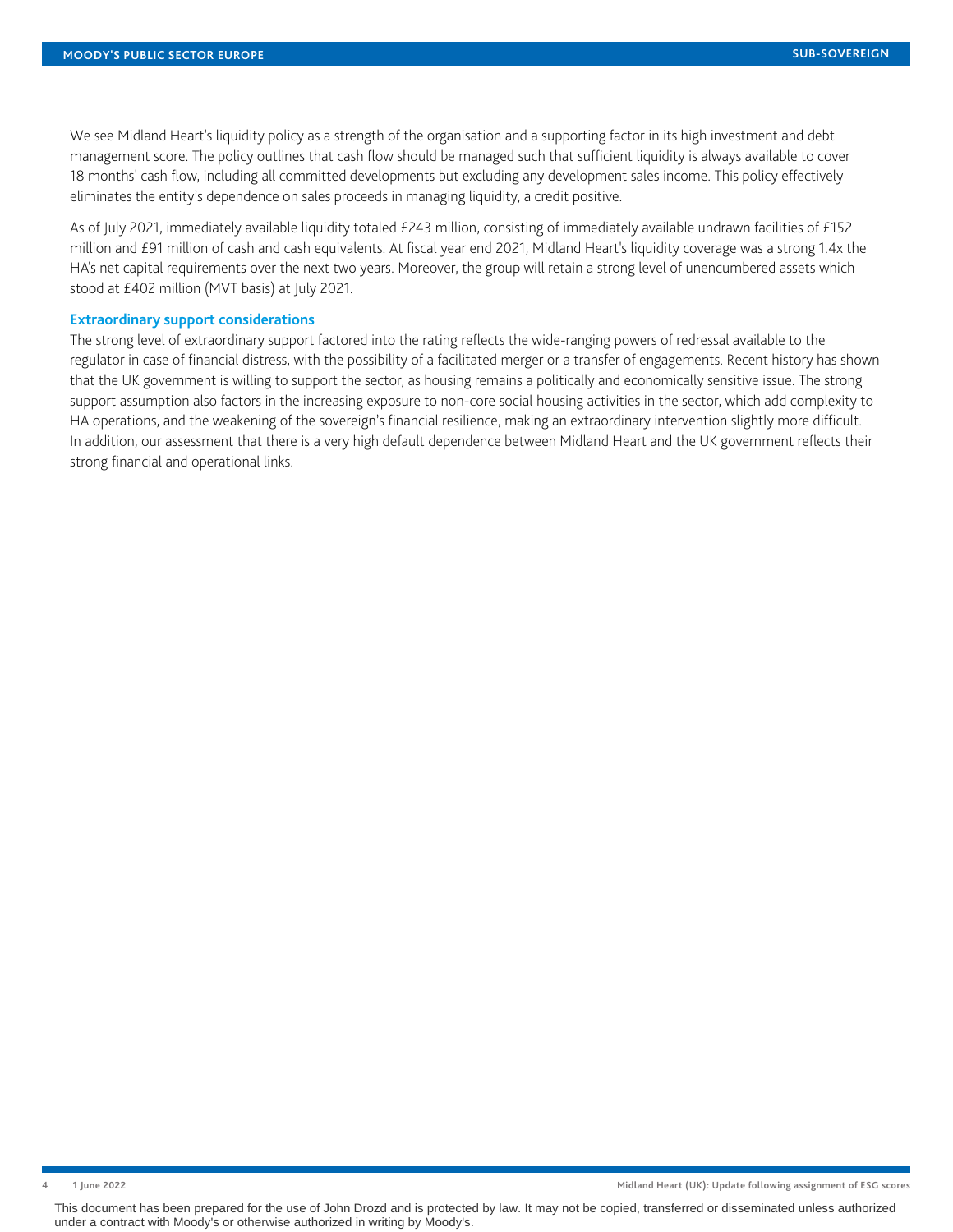#### **ESG considerations**

#### **MIDLAND HEART's ESG Credit Impact Score is Neutral-to-Low CIS-2**

#### Exhibit 3 ESG Credit Impact Score



*Source: Moody's Investors Service*

Moderately negative exposure to environmental risks due to carbon transition risks caused by the legislative requirement to improve the energy efficiency of existing housing stock. Moderately negative exposure to social risks due to legislative requirements to improve the safety of existing housing stock, and the vulnerability of the sector to changing government policy to improve affordability to lowincome demographics through its rent-setting remit. Low exposure to governance risks due to good standards of management and governance and supportive regulatory framework.

| Exhibit 4<br><b>ESG Issuer Profile Scores</b> |                            |                   |
|-----------------------------------------------|----------------------------|-------------------|
| ENVIRONMENTAL                                 | SOCIAL                     | <b>GOVERNANCE</b> |
| $E-3$                                         | $S-3$                      | $G-2$             |
| Moderately Negative                           | <b>Moderately Negative</b> | Neutral-to-Low    |

*Source: Moody's Investors Service*

#### **Environmental**

Moderately negative exposure to environmental risks, primarily due to carbon transition risk from the legislative requirement for English housing associations to improve the energy efficiency of their existing housing stock by 2035, leading to increased expenditure. We consider that Midland Heart has a material exposure to this risk due to a relatively high proportion of its stock requiring retrofit.

#### **Social**

Moderately negative exposure to social risks. This is due to moderately negative exposure to responsible production risks and demographic and societal trends risks. Responsible production risks include the legislative requirement to improve the safety of its existing housing stock which will increase expenditure over the medium term. Demographic and societal trends risks reflect the vulnerability of the sector to government policy which controls rent setting in England and Wales. In previous years, affordability concerns at a national level led to the government implementing a rent cut for the sector, with a negative impact on financial performance.

#### **Governance**

Limited exposure to governance risks. Governance in the sector is generally fit for purpose, with good oversight of business risks, strong financial planning and risk management processes, detailed reporting and simple organisational structures. The regulatory framework also supports good governance in the sector.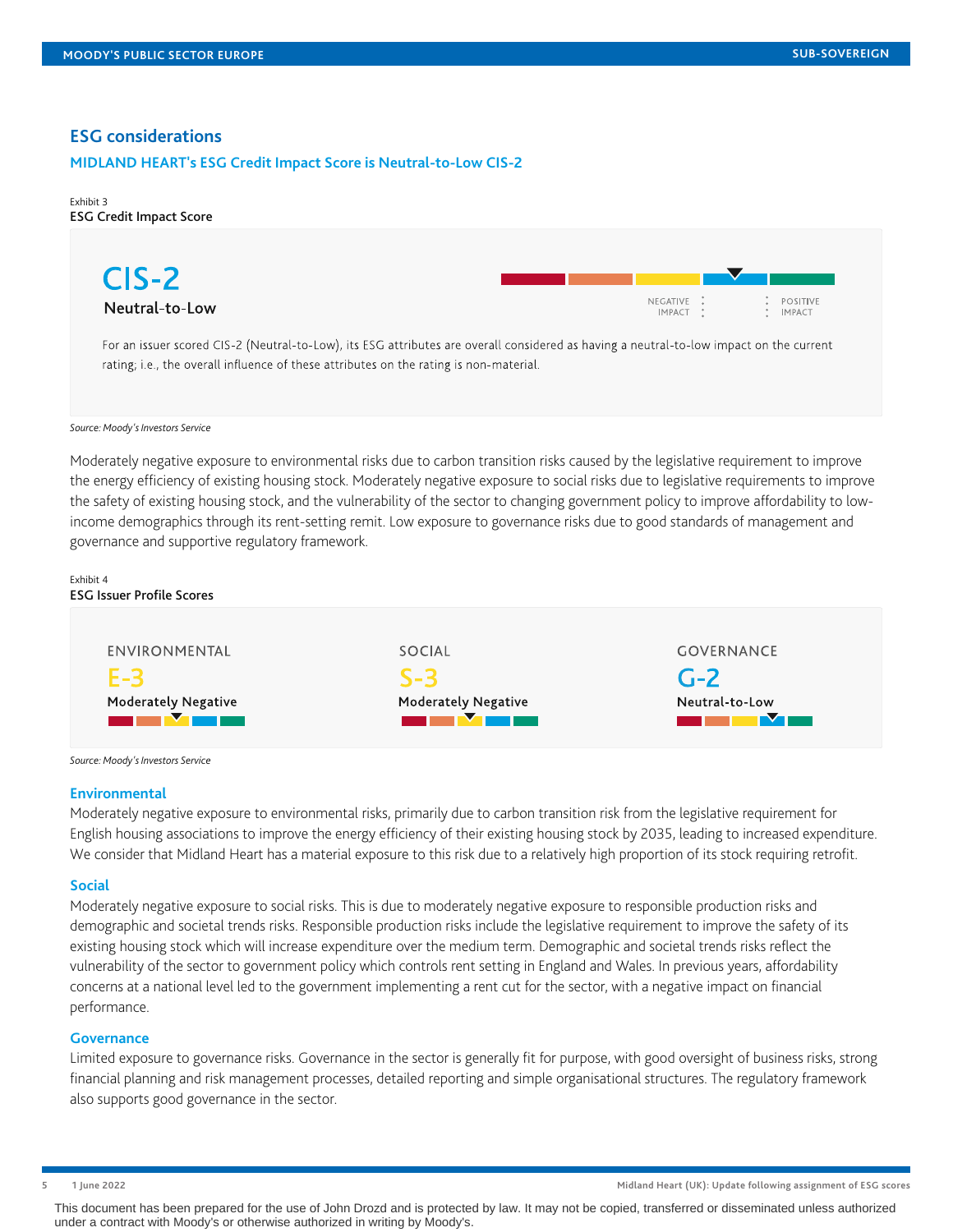ESG Issuer Profile Scores and Credit Impact Scores for the rated entity/transaction are available on Moodys.com. In order to view the latest scores, please click [here](https://www.moodys.com/credit-ratings/org-credit-rating-822433296) to go to the landing page for the entity/transaction on MDC and view the ESG Scores section.

**6 1 June 2022 Midland Heart (UK): Update following assignment of ESG scores**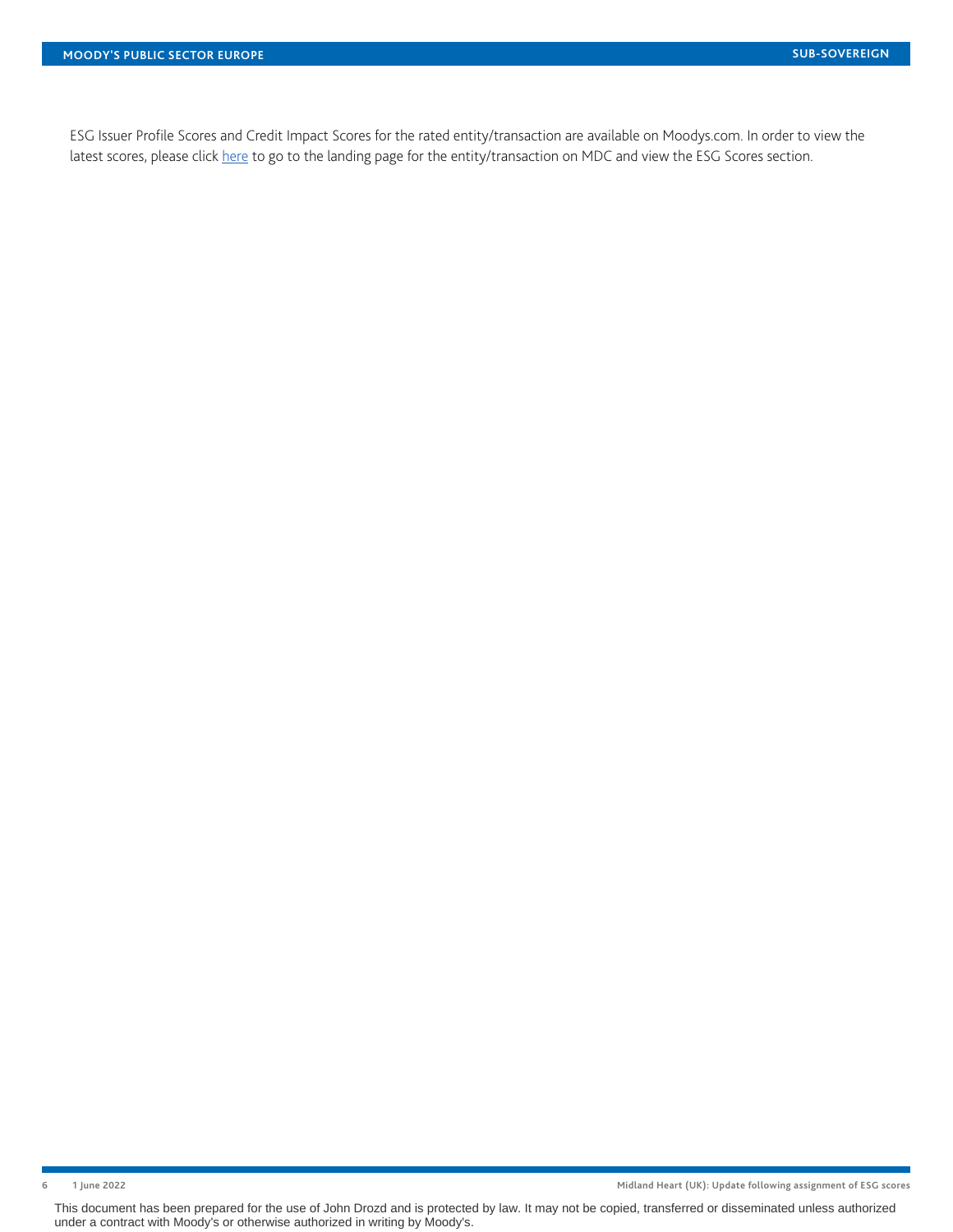## **Rating methodology and scorecard factors**

The assigned BCA of a2 is the same as the scorecard-suggested BCA.

The methodologies used in this rating are the [European Social Housing Providers,](https://www.moodys.com/researchdocumentcontentpage.aspx?docid=PBC_1113602) published in April 2018, and [Government-Related](https://www.moodys.com/researchdocumentcontentpage.aspx?docid=PBC_1186207) [Issuers](https://www.moodys.com/researchdocumentcontentpage.aspx?docid=PBC_1186207), published in February 2020.

#### Exhibit 5

#### Midland Heart's 2021 scorecard

| <b>Midland Heart</b>                     |                             |              |              |
|------------------------------------------|-----------------------------|--------------|--------------|
| <b>Baseline Credit Assessment</b>        | <b>Sub-factor Weighting</b> | <b>Value</b> | <b>Score</b> |
| <b>Factor 1: Institutional Framework</b> |                             |              |              |
| <b>Operating Environment</b>             | 10%                         | a            | a            |
| <b>Regulatory Framework</b>              | 10%                         | a            | a            |
| <b>Factor 2: Market Position</b>         |                             |              |              |
| Units Under Management                   | 10%                         | 33,324       | a            |
| <b>Factor 3: Financial Performance</b>   |                             |              |              |
| <b>Operating Margin</b>                  | 5%                          | 30.9%        | a            |
| Social Housing Letting Interest Coverage | 10%                         | 1.9x         | a            |
| Cash-Flow Volatility Interest Coverage   | 10%                         | 2.4x         | a            |
| Factor 4: Debt and Liquidity             |                             |              |              |
| Debt to Revenue                          | 5%                          | 2.9x         | a            |
| Debt to Assets                           | 10%                         | 29.8%        | a            |
| <b>Liquidity Coverage</b>                | 10%                         | 1.4x         | a            |
| Factor 5: Management and Governance      |                             |              |              |
| Financial Management                     | 10%                         | a            | a            |
| Investment and Debt Management           | 10%                         | a            | a            |
| <b>Scorecard - Indicated BCA Outcome</b> |                             |              | a2           |
| <b>Assigned BCA</b>                      |                             |              | a2           |

*Source: Midland Heart, Moody's Investors Service*

## <span id="page-6-0"></span>**Ratings**

Exhibit 6

| Category                          | <b>Moody's Rating</b> |
|-----------------------------------|-----------------------|
| <b>MIDLAND HEART</b>              |                       |
| Outlook                           | Stable                |
| Issuer Rating -Dom Curr           | А1                    |
| MIDLAND HEART CAPITAL PLC         |                       |
| Outlook                           | Stable                |
| Senior Secured -Dom Curr          | Δ1                    |
| Course: Moodu's Invostors Convice |                       |

*Source: Moody's Investors Service*

**7 1 June 2022 Midland Heart (UK): Update following assignment of ESG scores**